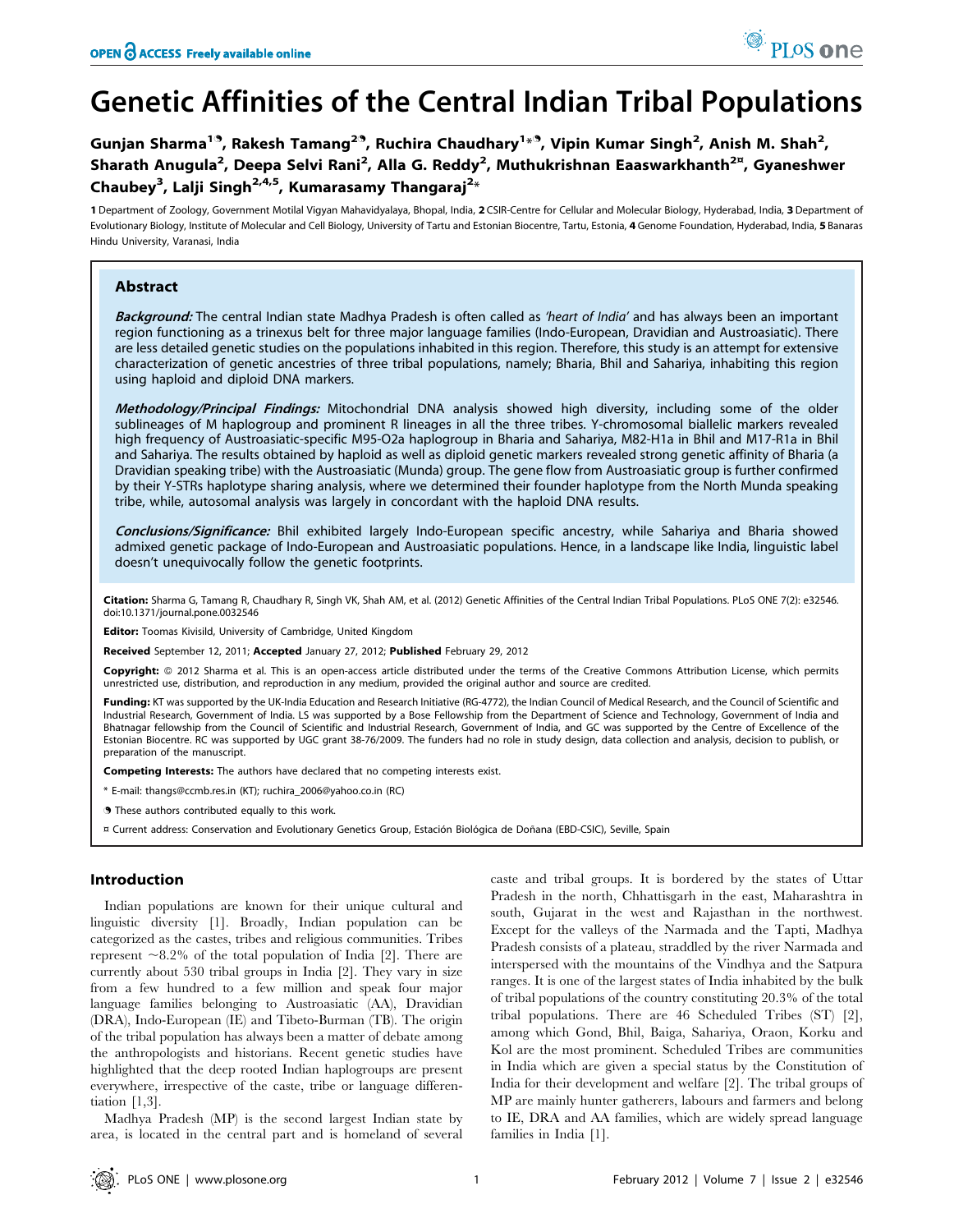

Figure 1. Sampling area. Map of Madhya Pradesh showing the sampling area. The samples were collected from those areas where the tribes concerned were in highly concentrated. Bhil is collected from Sehore district, Bharia from Chhindwara region and Sahariya from Shivpuri district of Madhya Pradesh. doi:10.1371/journal.pone.0032546.g001

Over the past few years, genetic studies using haploid and diploid genetic markers have provided a substantial understanding of the human origins and dispersal patterns in South Asia [4–8]. So far, there are scattered genetic information on the caste and tribal populations of different regions of India [3,5,9,10], but the central region is less focused. As this state is a shelter for three different language groups, it can help to test several language-gene interaction models. The archaeological studies also suggest that Narmada region has played a vital role in initial peopling of the subcontinent [11,12]. Considering its central role in shaping the major episodes of peopling of South Asia, a detailed study on the populations of this important state is necessary. Moreover, recently, it has been shown that the ancestral Indian population has given rise to many independent endogamous groups [6]. Therefore, there is a necessity to fill the big lacuna by the inclusion of this region to reveal a clear picture of the origin and genetic affinity of the Indian population in a broad context. Hence, in this high resolution study, we have made an attempt to the dissect the origin and the genetic affinities of the three tribal populationsBharia (Dravidian), Bhil (Indo-European) and Sahariya (Indo-European) of Madhya-Pradesh state (Fig. 1 and Table S1) using haploid (Y-chromosomal and Mitochondrial DNA markers) and diploid (50 ancestry informative autosomal SNP) genetic markers.

# Results and Discussion

## Y-chromosome analysis

Y SNP analysis. We have analysed a total of 153 males with 16 Y-chromosomal biallelic markers and observed 13 haplogroups in the studied populations (Fig. 2). The frequency of haplogroup M95-O2a, which is highly frequent among Austroasiatic speakers [7,13], was high among Bharia and Sahariya tribes (Fig. 2). The second most frequent haplogroup belonged to M207-R lineage. It has two sister clades, R1-M173 and R2-M124. The occurrence of haplogroups M17-R1a and M124-R2 was highest in Sahariya tribe, followed by Bhil and Bharia (Fig. 2). Haplogroup M82-H1a was the third most frequent haplogroup among the three studied tribal populations of this state. Its highest frequency was observed among Bhils and also with the considerable prevalence in Bharias (Fig. 2). Some of the previous studies considered M69-H haplogroup as a tribal-specific and M17-R1a haplogroup as caste-specific [14,15]. In contrast to these studies, the present study bolsters the view that the occurrence of these haplogroups are universal in majority of populations, regardless of their caste or tribal affiliation in both caste and tribal populations of India [9]. The discrepancy of frequency distribution of these haplogroups in caste and tribal populations can be explained by their different population sizes, where evolutionary forces act in a different way and diverse social customs that involve practicing endogamy at different levels [16]. In conjugation with these frequent haplogroups, we also noticed haplogroups M130-C, M89-F<sup>\*</sup>, M69-H\*, apt-H2, M172-J2, M9-K\*, M147-K1, and M70-T at low frequencies (Fig. 2).

Y-STRs analysis. To have a deeper insight about the paternal origin of these populations, we have generated 17 Y-chromosomespecific STRs data (Table S2), in the background of their most frequent haplogroups (Fig. 2), and compared them with the published



Figure 2. Rooted maximum parsimony tree. Rooted maximum parsimony tree of Bhil, Bharia and Sahariya tribes constructed based on Y SNP binary markers. The contemporary populations from different language groups are taken from the literature [5,7,9,10,13,28]. doi:10.1371/journal.pone.0032546.g002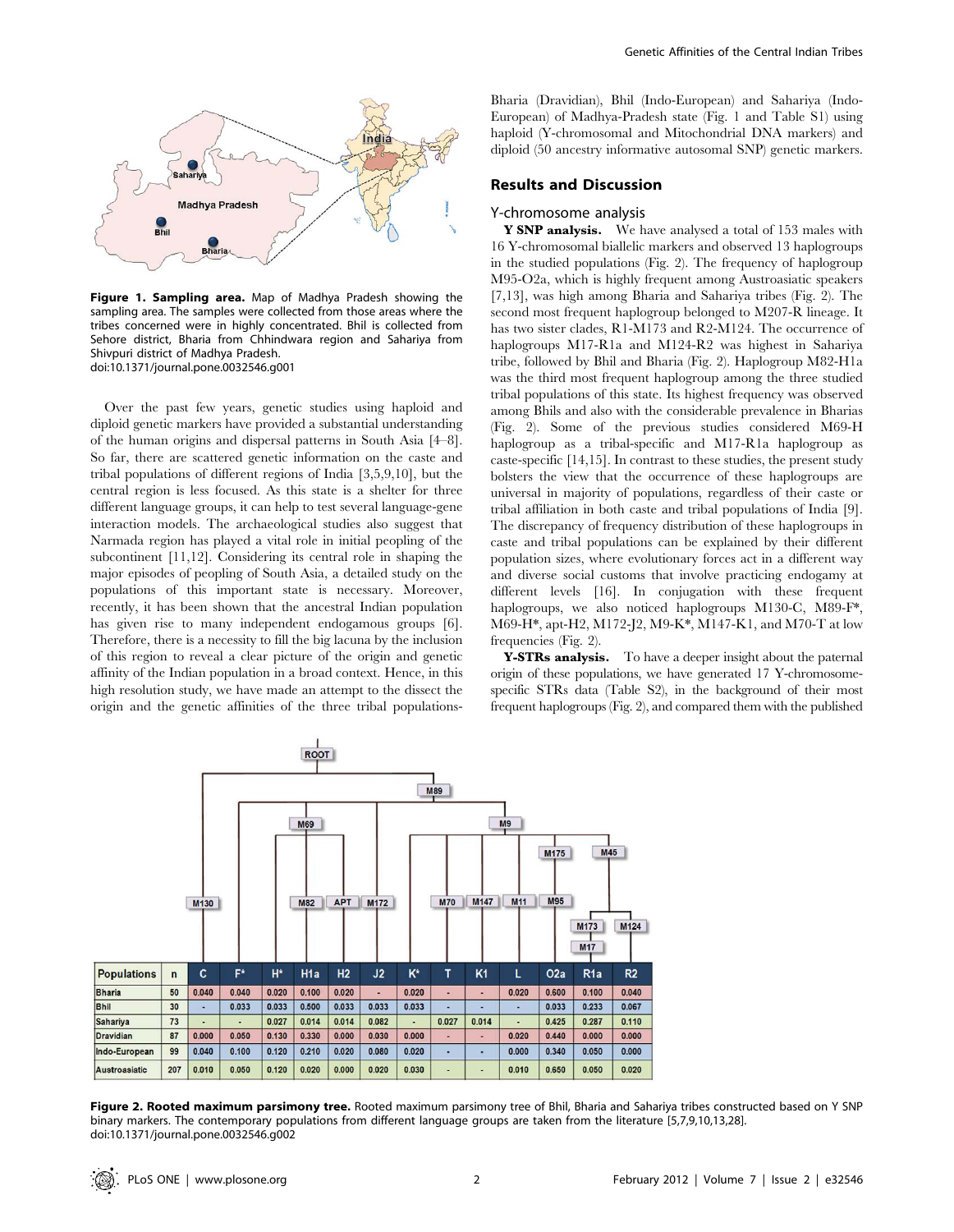

Figure 3. Unrooted phylogenetic networks. Unrooted phylogenetic network of a) haplogroups M95-O2a; b) haplogroup M82-H1a and c) haplogroup M17-R1a. The network was constructed using a median-joining algorithm as implemented in the Network 4.5.0.2 program. The size of the circles is proportional to the number of samples. Comparative data was taken from the literature [7,17]. doi:10.1371/journal.pone.0032546.g003

datasets [7,17]. By using this approach, we obtained Y-STRs data from three most frequent haplogroups viz., M95-O2a, M82-H1a and M17-R1a and performed Network [18] and coalescent analysis [19]. The M95-O2a Network tree suggested a closer affinity of Bharia and Sahariya with North Munda group. Interestingly, it was seen that the founder haplotype of the Bharia tribe was branchingoff from the Mawasi tribe (Fig. 3) which is indeed an AA (North Munda) tribe living in close proximity of Bharia. The founder analysis of Bharia-specific clad yielded an expansion time of  $6.83\pm2.65$  thousand years ago (kya), suggesting a geneflow from the North Munda group to Bharia. The TMRCA for O2a-M95 haplogroup in Bharia was estimated to be  $13.18 \pm 3.24$  kya, indicating the expansion of O2a in this region as an older event before the differentiation of any language group. Similarly, the coalescent time for M82-H1a haplogroup in Bhil and M17-R1a and M95-O2a in Sahariya was estimated to be  $13.18 \pm 3.24$  kya,  $10.97 \pm 1.86$  kya and  $16.48 \pm 3.06$  kya, respectively (Table 1). However, the expansion times of different lineages can be considered as the upper boundary of the migration rather than referring to the time of origin of these tribal groups. The above results suggests that the frequent Y-chromosomal haplogroups in this region are highly unlikely a newcomer or recently migrated,

they are present there at least since pre-Neolithic time. From our result, it is evident that there is a dominance of different haplogroups in each of the tribal population (Fig. 2 and Table 2). This may be either due to genetic drift or due to strict endogamy practices of these populations or by both.

#### Mitochondrial DNA analysis

To determine the maternal lineages, mitochondrial DNA (mtDNA) HVS-I sequence was obtained for 209 individuals

Table 1. The coalescent age of the major Y-chromosomal haplogroups observed in studied populations.

| <b>Population</b> | n  | Haplogroup       | Variance | TMRCA (kya)      |  |  |  |  |  |
|-------------------|----|------------------|----------|------------------|--|--|--|--|--|
| <b>Bharia</b>     | 24 | O <sub>2</sub> a | 0.29     | $13.18 \pm 3.24$ |  |  |  |  |  |
| Saharia           | 17 | O <sub>2</sub> a | 0.42     | $16.48 \pm 3.06$ |  |  |  |  |  |
| Saharia           | 12 | R <sub>1</sub> a | 0.29     | $10.97 \pm 1.86$ |  |  |  |  |  |
| Bhil              | 15 | H1               | 0.45     | $13.18 \pm 3.24$ |  |  |  |  |  |

doi:10.1371/journal.pone.0032546.t001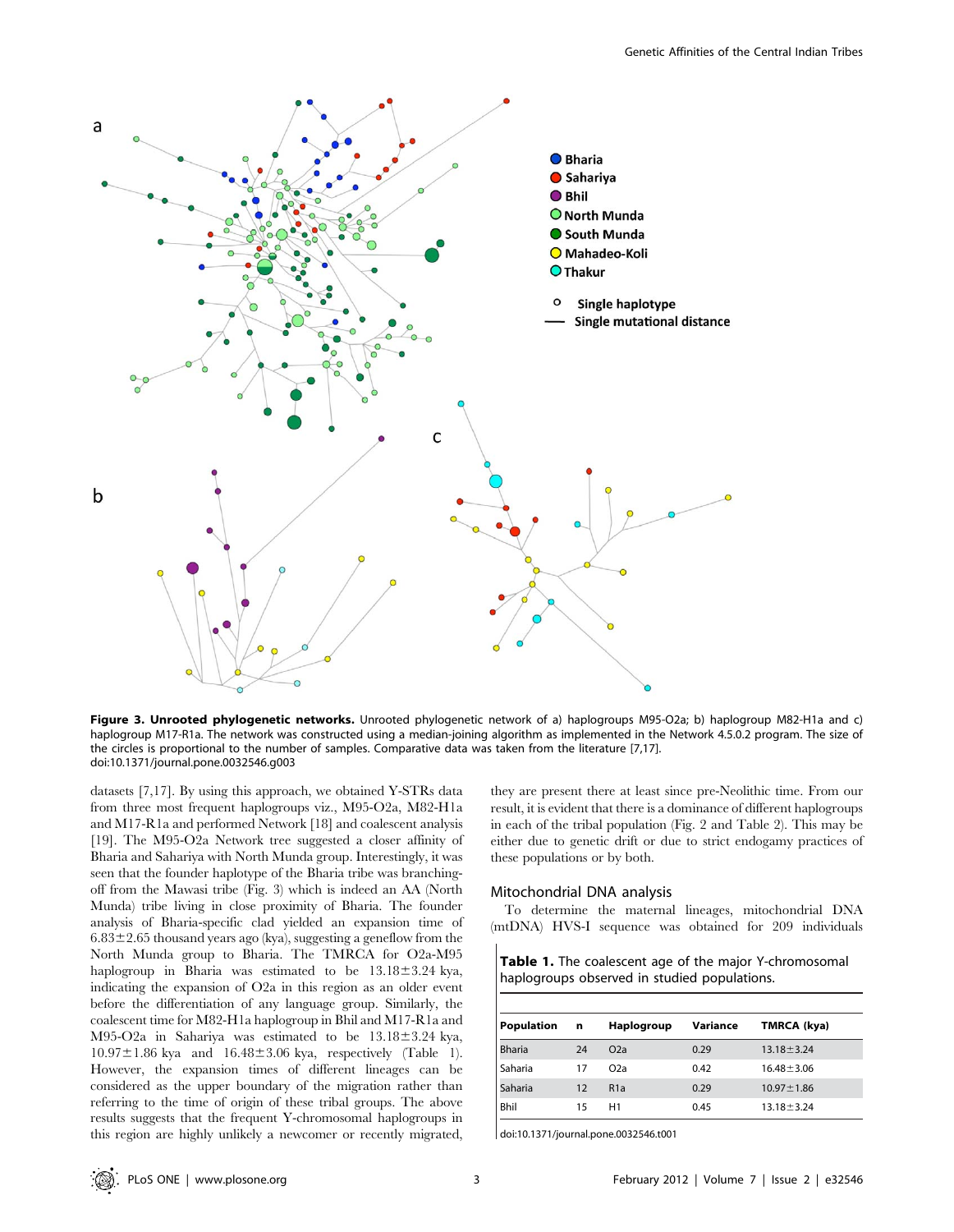Table 2. mtDNA haplogroup frequencies in the studied populations and in neighbouring groups.

| <b>Population</b>    | n  | м         | M2                                                                                                                                      | M <sub>3</sub>                                                                                                          | M4  | M5            | M6 | M18 | M25 M30 M31 |                |           |                |           | M33 M34 M35 M36 M37                                                                                               |            |           | M38 | M39 | M40            | M41            | M44            | M45            |
|----------------------|----|-----------|-----------------------------------------------------------------------------------------------------------------------------------------|-------------------------------------------------------------------------------------------------------------------------|-----|---------------|----|-----|-------------|----------------|-----------|----------------|-----------|-------------------------------------------------------------------------------------------------------------------|------------|-----------|-----|-----|----------------|----------------|----------------|----------------|
| l Bharia             | 65 |           | 0.015 0.000                                                                                                                             |                                                                                                                         |     |               |    |     |             |                |           |                |           | 0.046 0.000 0.031 0.077 0.031 0.000 0.000 0.000 0.062 0.000 0.031 0.077 0.000 0.000 0.015 0.046 0.062 0.000 0.108 |            |           |     |     |                |                |                |                |
| l Bhil               | 49 | 0.061     |                                                                                                                                         | 0.102 0.082 0.041 0.102 0.000 0.000 0.000 0.102 0.000 0.000 0.000 0.041 0.000 0.020 0.020 0.020 0.020 0.020 0.020 0.020 |     |               |    |     |             |                |           |                |           |                                                                                                                   |            |           |     |     |                |                |                |                |
| l Saharia            | 95 |           | 0.074 0.000 0.032 0.021 0.084 0.000 0.021 0.000 0.042 0.105 0.000 0.000 0.021 0.000 0.000 0.000 0.011 0.063 0.000 0.000 0.011           |                                                                                                                         |     |               |    |     |             |                |           |                |           |                                                                                                                   |            |           |     |     |                |                |                |                |
| l Dravidian          |    |           | 235 0.213 0.130 0.110 0.017 0.068 0.038 0.013 0.030 0.013 0.000 0.021 0.000 0.021 0.000 0.000 0.004 0.034 0.000 0.000 0.000 0.000 0.000 |                                                                                                                         |     |               |    |     |             |                |           |                |           |                                                                                                                   |            |           |     |     |                |                |                |                |
| <b>Austroasiatic</b> |    |           | 175 0.046 0.051 0.040 0.046 0.149 0.046 0.023 0.011 0.006 0.023 0.006 0.006 0.017 0.000 0.000 0.000 0.046 0.150 0.006 0.000 0.091       |                                                                                                                         |     |               |    |     |             |                |           |                |           |                                                                                                                   |            |           |     |     |                |                |                |                |
| Indo-European        | 65 | 0.154     |                                                                                                                                         | 0.138 0.062 0.015 0.108 0.000 0.015 0.000 0.000 0.000 0.000 0.000 0.000 0.000 0.000 0.000 0.000 0.015 0.000 0.015 0.015 |     |               |    |     |             |                |           |                |           |                                                                                                                   |            |           |     |     |                |                |                |                |
| <b>Population</b>    |    | n         | M4'67 M49                                                                                                                               |                                                                                                                         | M53 | <b>M66 N5</b> |    | W   | R           | R <sub>2</sub> | <b>R5</b> | R <sub>6</sub> | <b>R7</b> | R <sub>8</sub>                                                                                                    | <b>R31</b> | <b>HV</b> |     | U   | U <sub>1</sub> | U <sub>2</sub> | U <sub>7</sub> | X <sub>2</sub> |
| <b>Bharia</b>        |    | 65        | 0.031                                                                                                                                   |                                                                                                                         |     |               |    |     |             |                |           |                |           | 0.000 0.015 0.015 0.000 0.000 0.015 0.000 0.000 0.046 0.138 0.062 0.000 0.000 0.000 0.015 0.000 0.046 0.015 0.000 |            |           |     |     |                |                |                |                |
| <b>Bhil</b>          |    | 49        | 0.000                                                                                                                                   |                                                                                                                         |     |               |    |     |             |                |           |                |           | 0.020 0.000 0.000 0.000 0.000 0.000 0.000 0.122 0.020 0.000 0.020 0.061 0.000 0.000 0.000 0.020 0.082 0.000 0.000 |            |           |     |     |                |                |                |                |
| l Saharia            |    | 95        | 0.011                                                                                                                                   | 0.000 L                                                                                                                 |     |               |    |     |             |                |           |                |           | 0.000 0.000 0.232 0.000 0.011 0.011 0.000 0.084 0.032 0.000 0.000 0.000 0.000 0.000 0.063 0.011                   |            |           |     |     |                |                |                | 0.063          |
| <b>Dravidian</b>     |    | 235 0.000 |                                                                                                                                         |                                                                                                                         |     |               |    |     |             |                |           |                |           | 0.000 0.000 0.000 0.000 0.009 0.089 0.000 0.051 0.009 0.004 0.000 0.000 0.013 0.009 0.000 0.000 0.081 0.009 0.000 |            |           |     |     |                |                |                |                |
| l Austroasiatic      |    | 175 0.000 |                                                                                                                                         | 0.000                                                                                                                   |     |               |    |     |             |                |           |                |           | 0.000 0.000 0.000 0.006 0.057 0.023 0.023 0.086 0.017 0.000 0.000 0.000 0.000 0.000 0.000 0.017 0.006 0.000       |            |           |     |     |                |                |                |                |
| Indo-European        |    | 65        | 0.000                                                                                                                                   | n nnn                                                                                                                   |     |               |    |     |             |                |           |                |           | 0.000 0.000 0.000 0.000 0.138 0.000 0.062 0.015 0.015 0.015 0.000 0.000 0.000 0.092 0.000 0.077 0.046 0.000       |            |           |     |     |                |                |                |                |

Note: Comparative data is taken from the published works [3,5,22,28]. doi:10.1371/journal.pone.0032546.t002

(Table S3), which were further analyzed for other diagnostic coding region and finally 20 samples were selected for complete mtDNA sequencing. Haplogroups were assigned to each individual following Global human mtDNA phylogenetic tree [20] and updated with the new information published elsewhere [7].

Consistent with other studies on Indian populations [5,17], macrohaplogroup M was observed in majority of the individuals followed by macrohaplogroup R and macrohaplogroup U (Table 2). Apart from  $M^*$  (including M4'67 paragroup) and  $R^*$ (including U\*), altogether, 31 haplogroups were differentiated in the studied populations (Table 2). Majority of the haplogroups observed in the present study are autochthonous to South Asia. While, none of the East Asian-specific haplogroups were seen in the studied populations (Table 2); suggesting a negligible female geneflow from East Asia to this region. Considering the recent observation that the Austroasiatic populations of India migrated from Southeast Asia to India [7] and the distribution of several Austroasiatic speaking tribes in this region, this result strongly support the view that the migration of Austroasiatic people to Indian subcontinent was mainly male mediated [21]. On the other hand, some of the West Eurasian-specific haplogroups viz. R2, U1, U7 and X were also present at low frequency. Among the M lineages, M3, M5, M35, M39, M40 and M45 haplogroups were present in all the three studied populations, while in R and U lineages, only R6 and U2 were observed among all populations under study (Table 2 and Table S3). It is remarkable that each and every tribal population show a unique partial overlapping package of different haplogroups: approximately 38% individuals of Bharia showed haplogroups, frequent among Munda speakers (M6, M45, R7 and R8); along with other haplogroups (e.g. M33 and M53). M33 has been reported mainly from northeastern and Gujarat states, while M53 is frequent in Chhattisgarh state of India [22]. Haplogroups M2, M3, M5, M30, R5 and U2 were frequent in Bhils while M5, M31, M40, R6, U2, N5 and X were substantially present in Sahariya population (Table 2). Notably, in contrast to other studied and neighboring populations, Sahariya is showing a high frequency of South Asian-specific haplogroup N5 (24%) and West Asian-specific haplogroup X (7%), while, none of the populations of this state showing even a single individual belonging to these haplogroups (Table 2). To

make demographic inferences about these particular haplogroups more continental wise data coverage and complete mtDNA sequences are needed.

A phylogenetic network based on HVS-I and coding region mutations, using the MJ NETWORK approach [18] was constructed to determine the genetic relationship between haplotypes of studied populations (Fig. 4). Out of 110 haplotypes detected only two are shared among all the studied populations, while two are shared between Bharia-Bhil, three are shared between Bhil-Sahariya and only one haplotype is shared between Bharia-Sahariya (Fig. 4). We have also noticed novel coding region mutations (e.g. 8557, 15172 and 15649 in the background of haplogroup M which are likely representing at least three new lineages of M, but due to absence of complete mtDNA information we have listed them as M\* paragroup (Fig. 4). A maximum parsimony rooted tree was also constructed on the basis of 20 complete mtDNA sequences (Fig. S1). Addition of these novel sequences has increased the resolution of South Asian mtDNA tree and also enabled us to define and refine several South Asian specific subclades. We defined a new branch of haplogroups M35(d), M53(c), R5a2b5, R6a1b and N5(b), while we refined M2a1a3, M5a2a2, M41c, M49d, M30f, M37a3, M66a, R6a1a, R7a1 and R8a1a1c by adding our novel complete sequences (Fig. S1).

#### Principal component analysis

PCA plots (Fig. 5) were constructed based on the haplogroup frequencies for both Y-chromosome and mtDNA haplogroups in comparison with the other IE, DRA and AA populations from the adjoining regions and states. In Y-chromosomal PCA plot (Fig. 5a) PC1 differentiates AA and non-AA clusters due to haplogroup O2a, which stretches the plot and populations due to its overwhelming presence among AA and few non AA populations. Bharia was found to cluster with AA group, Sahariya positions between these two AA and non AA clusters, while, Bhil shows a closer affinity with IE populations. In mtDNA PCA plot (Fig. 5b), due to high frequency of frequent haplogroups of AA, Bharia clustered with AA populations, Sahariya singled out from the rest over PC2, because of haplogroup N5 which was exclusively present among them. Bhil remains in another cluster along with non-AA and few AA populations (Fig. 5). Thus, as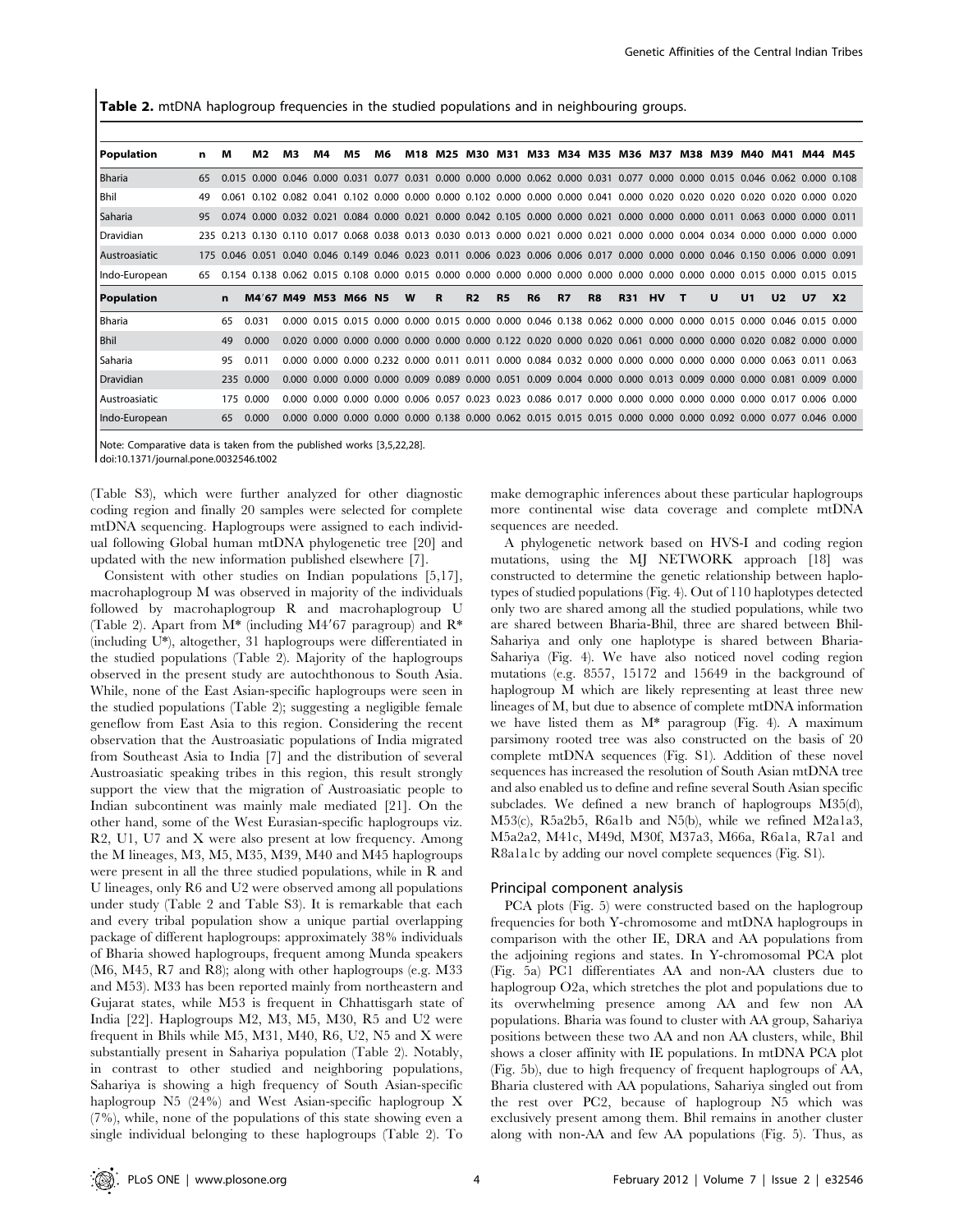

Figure 4. The Median joining network of 209 mtDNAs belonging to three studied populations. Each sample represented on the diagram has been sequenced for the HVS-I region and genotyped for the coding region mutations that are indicated. Circle sizes are proportional to the number of mtDNAs with that haplotype. 16182C, 16183C and 16519 polymorphisms were omitted. Suffixes A, C, G and T indicate transversions. doi:10.1371/journal.pone.0032546.g004

apparent from our mtDNA and Y-chromosome analysis, Bhil tribe has closer affinity with other IE speaking populations even though living nearby the AA groups (Fig. 1). This is possibly due to the different social boundaries among the Indo-Europeans irrespective of their co-inhabitation with other groups and the uprising urbanization.

#### Autosomal analysis

For STRUCTURE analysis, we selected 13 populations including Africans (Table S4). For a wide coverage and robustness of our analysis based upon 48 AIM's, we have also genotyped Siddi and their neighboring populations to see whether the analysis yield the same ancestry proportion as shown based upon  $>650$  K SNPs [8]. We also included a northeastern Indian population; Ao-Naga as a proxy of East and Southeast Asia. Pattern of population structure of Siddi population obtained at  $K = 4$  was consistent with our previous study and showed largely similar ancestry component sharing (Fig. 6). The distribution of components among Bhil, Bharia and Sahariya showed a similar genetic structuring as haploid DNA results discussed previously. These results advocate that though these populations are quite closely related genetically, it is possible to detect population substructure at such a low marker density.

Overall, our extensive haploid and diploid genetic markers genotyping confirms an Austroasiatic affinity of Bharia in contrast to its language affiliation. The geneflow from AA to Bharia is ancient and might have occurred much before the differentiation of language groups. The presence of rare mtDNA haplogroups (N5 and X) in Sahariya tribe is noteworthy and needs further continent wise high resolution analysis. The genetic signature of the Bhils reflects the typical IE group owing to the strict social customs that is rigid to any incoming genepool. Therefore, the linguistic tag doesn't universally follow a genetic id and in region such as in Central India, it is a prime example of the discordance between languages and genes.

#### Materials and Methods

#### Blood samples collection and DNA isolation

About 5 ml of blood sample was collected from 65 individuals from Bharias of Chhindwara region, 49 individuals of Bhils from Sehore district and 95 individuals of Sahariya from Shivpuri district of Madhya Pradesh (Fig. 1) with the informed written consent of all the donors. This project has been approved by the Institutional Ethical Committee (IEC) of Centre for Cellular and Molecular Biology (CCMB). The individuals were healthy and unrelated as recognized by the personal interrogation. Each blood sample was subjected to DNA isolation using standard protocol [23]. Thus, the present study comprised 209 mtDNA and 153 Ychromosome from the three tribes. The details of the samples are given in Table S1 and Fig. 1.

#### Y-chromosome analysis

A total of 153 DNA samples (Bharia: 50, Bhil: 30 and Sahariya: 73) were analyzed for the Y-chromosomal biallelic markers. The analysis was done using 16 biallelic markers viz. M9, M45, M82, M69, M175, M173, M17, M11, M172, M89, apt, M124, M70, M130, M147 and M95. The cycling conditions with an initial denaturation of 5 min at  $95^{\circ}$ C, followed by 35 cycles of 30 sec at  $94^{\circ}$ C, 30 sec at the primer-specific annealing temperature (52–  $60^{\circ}$ C, and extension at 72 $^{\circ}$ C for 2 min followed by final extension of  $7 \text{ min}$  at  $72^{\circ} \text{C}$  were performed. The amplicons were then sequenced using BigDye<sup>TM</sup> (Applied Biosystems, Foster City, USA) Terminator cycle sequencing kit in ABI Prism 3730 DNA Analyzer following manufacturer's protocol.

A battery of 17 Y-STR loci (DYS456, DYS3891, DYS390, DYS389II, DYS458, DYS19, DYS385a/b, DYS393, DYS391, DYS439, DYS635, DYS392, DYS437, DYS438, DYS448 and Y GATA H4) consisting in the AmpF $\ell$ STR<sup>®</sup> Y-filer<sup>TM</sup> PCR amplification Kit (Applied Biosystems, Foster City, USA) was genotyped. This multiplex polymerase chain reaction was carried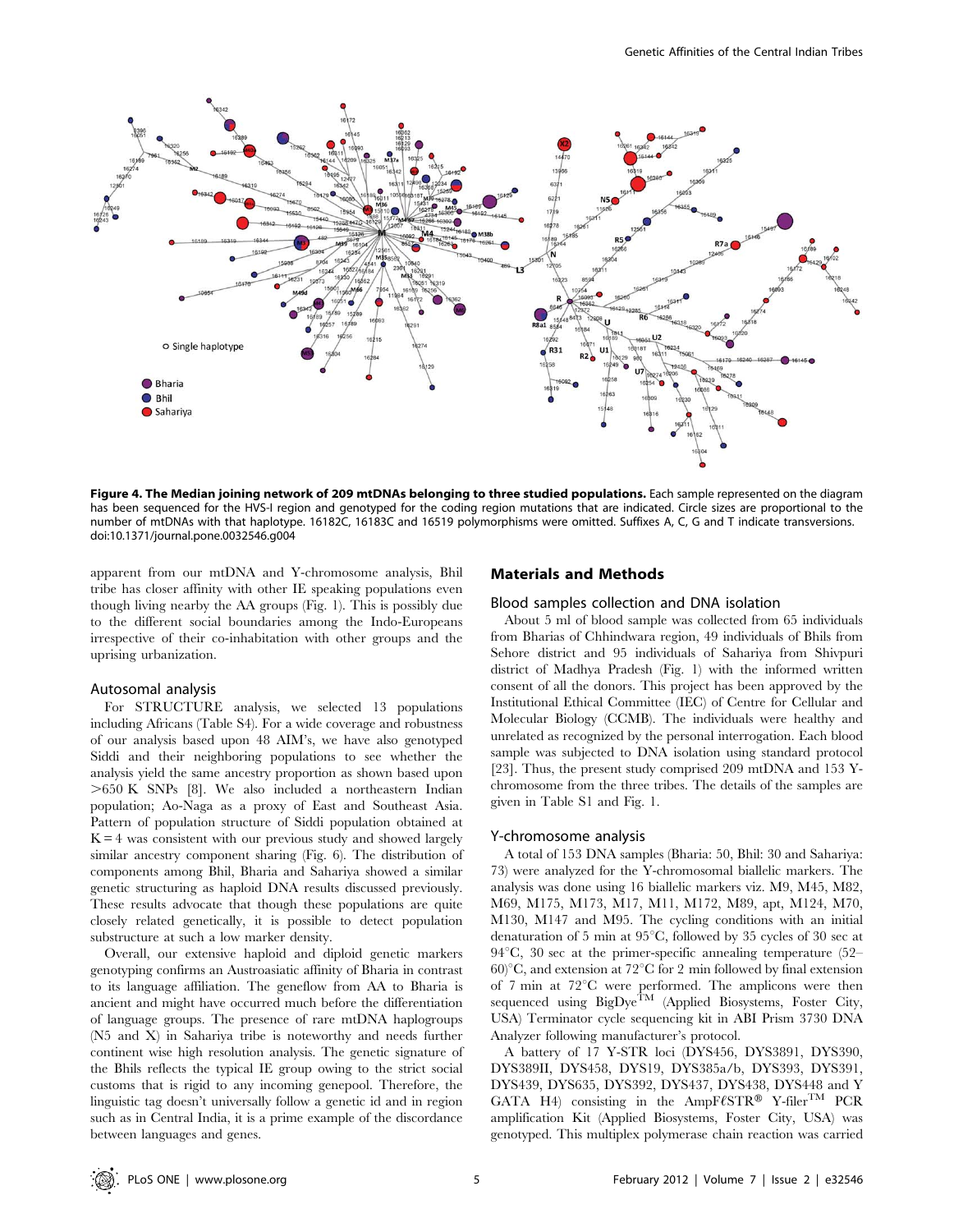

Figure 5. Principal Component Analysis (PCA). PCA plots constructed on the basis of (a) Y SNP haplogroup frequencies and (b) mtDNA haplogroup frequencies. Comparative data were taken from the Indo-European and Austroasiatic populations from the adjoining regions and states of Madhya Pradesh [3,5,7,9,10,13,22,28]. doi:10.1371/journal.pone.0032546.g005

with 0.5 ng template using manufacturer's instructions. The amplification conditions followed are (1)  $95^{\circ}$ C for 10 min, (2) 28 cycles;  $94^{\circ}$ C for 1 min,  $55^{\circ}$ C for 1 min,  $72^{\circ}$ C for 1 min,  $(3)$   $60^{\circ}$ C for 45 min, and (4)  $25^{\circ}$ C hold. ABI 3730 DNA Analyser (Applied Biosystems, Foster City, USA) was used to analyse the amplicons and the GeneMapper V4.0 software program (Applied Biosystems, Foster City, USA) was used to analyse the raw data.

# Mitochondrial DNA analysis

The hypervariable segment-I (HVS-I) and selected coding region were amplified using 10 ng of the DNA template, with 10 pM of each primer, 200  $\mu$ M dNTPs, 1.5 mM MgCl<sub>2</sub> and 1 U of Taq DNA polymerase. 35 cycles of reaction was carried out with 30 seconds (sec) denaturation at  $94^{\circ}$ C, 30 sec. annealing at  $58^{\circ}$ C and 2 minutes (min) extension at  $72^{\circ}$ C. The PCR conditions and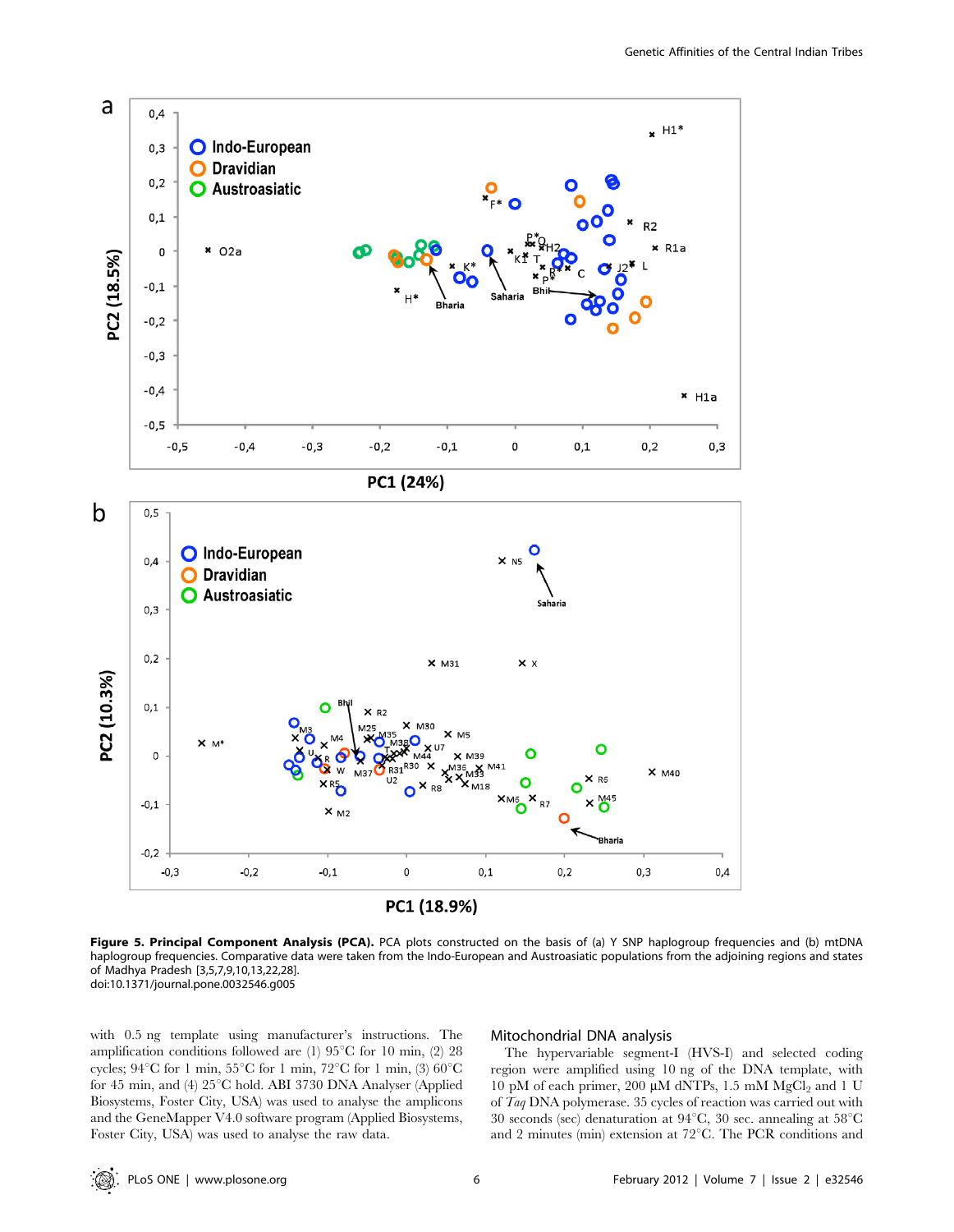

Figure 6. Ancestry sharing analysis by STRUCTURE. STRUCTURE analysis of the populations typed for 48 AIMs. Individuals are represented as thin vertical lines partitioned into segments corresponding to the inferred membership in  $K = 4$  genetic clusters as indicated by the colors.

doi:10.1371/journal.pone.0032546.g006

time duration was modified for different sets of primers whenever necessary. Sequencing of the PCR amplicons was then performed using  $\text{BigDye}^{\text{TM}}$  Terminator cycle sequencing kit (Applied Biosystems, Foster City, USA) in ABI Prism 3730 DNA Analyzer following manufacturer's protocol. The mtDNA sequences obtained were assembled and aligned with the revised Cambridge Reference Sequence (rCRS) [24], using Auto-Assembler ver. 1.4 (Applied Biosystems, Foster City, USA). On the basis of the variations observed, haplogroups were assigned to each sample following the data set from Global human mtDNA phylogenetic tree [20]. Complete mtDNA genome sequences generated in this study were submitted to GenBank (accession number GU480001- GU480020).

#### Autosomal Analysis

We genotyped 213 samples from 13 different populations for 50 Ancestry Informative markers (AIM's) using the Sequenom iPLEX assay where two markers failed to give results in all the individuals, therefore our final analysis was based upon 48 AIM's. The detailed information about these markers is published elsewhere [25], and the details about populations are given in Table S4.

# Statistical analysis

Fragment sizes of Y-STRs, were determined using the Gene-Mapper® Analysis Software v4.0 and allele designations were based on comparison with allelic ladders included in the  $Yfiler^{TM}$  kit. Out of 17 loci obtained, two DYS385 loci were excluded from the current analyses because they could not be distinguished using the typing method employed. DYS 389I (DYS 389cd) was subtracted from DYS389II and re-named DYS389ab. Thus, all the analysis

linked with Y-STRs data were carried out with 15 loci. A medianjoining network, resolved with the MP algorithm, was constructed using the Network package (version 4.5.0.2) (www.fluxus-engineering.com). The age of M95-O2a, M82-H1a and M17-R1a was estimated from microsatellite variation within the haplogroup using the method described by Zhivotovsky et al. [19] and updated in Sengupta et al. [10]. Moreover, Bharia founder was identified based on Network based founder analysis with Munda speakers. The age of these founders was estimated from the  $\rho$  statistic (the mean number of mutations from the assumed root of each and every founder), using a 25-year generation time and the TD statistic, assuming a mutation rate of  $6.9 \times 10^{-4}$  [19] based on variation at 15 common Y-STRs loci (Table S2).

Principal component analysis (PCA) was performed using POPSTR, kindly provided by H. Harpending. We ran STRUC-TURE [26] for the full data set (48 SNPs and 213 individuals) from  $K = 2$  to  $K = 8$  (10 runs at each K) and selected the  $K(K = 4)$ that maximizes the posterior probability of the data, as explained by the developers [27]. All structure runs performed 40,000 iterations after a burn-in of 50,000, following the default settings i.e. the admixture model, and assumed that allele frequencies were correlated.

## Supporting Information

Figure S1 The most parsimonious tree complete mtDNA sequences observed in the three studied populations. This tree was redrawn manually from the output of median joining/reduced network obtained using NETWORK program (http://www.fluxus-engineering.com). 16182C, 16183C and 16519 polymorphisms were omitted. Suffixes A, C, G, and T indicate transversions. Synonymous (s) and non-synonymous (ns) mutations are distinguished. Recurrent mutations are underlined. (DOC)

Table S1 The details about the studied populations including sampling region, total population, linguistic affiliation and occupation.

(DOC)

Table S2 The Y-STR profile of M95-O2a, M82-H1a andM17-R1a haplogroup from Bharia, Bhil and Sahariya tribes.

(DOC)

Table S3 Population wise HVS-I and coding region mutation list observed among studied populations. (XLS)

Table S4 The detailed information of ancestry component distribution among populations analysed for 48 AIM autosomal markers. Guj.-Gujarat, Kar.-Karnataka, ANI-Ancestral North Indian, ASI-Ancestral South Indian, SEA-Southeast Asia, *n*- number of samples. (DOC)

## Acknowledgments

We are thankful to all the donors who participated in this study. We are grateful to the anonymous reviewer for his constructive suggestions in improving the quality of the manuscript.

# Author Contributions

Conceived and designed the experiments: GS LS RC KT. Performed the experiments: GS RC RT VKS SA DSR AGR KT. Analyzed the data: KT RC GS RT GC AMS ME. Contributed reagents/materials/analysis tools: AGR KT. Wrote the paper: GS RT RC GC KT.